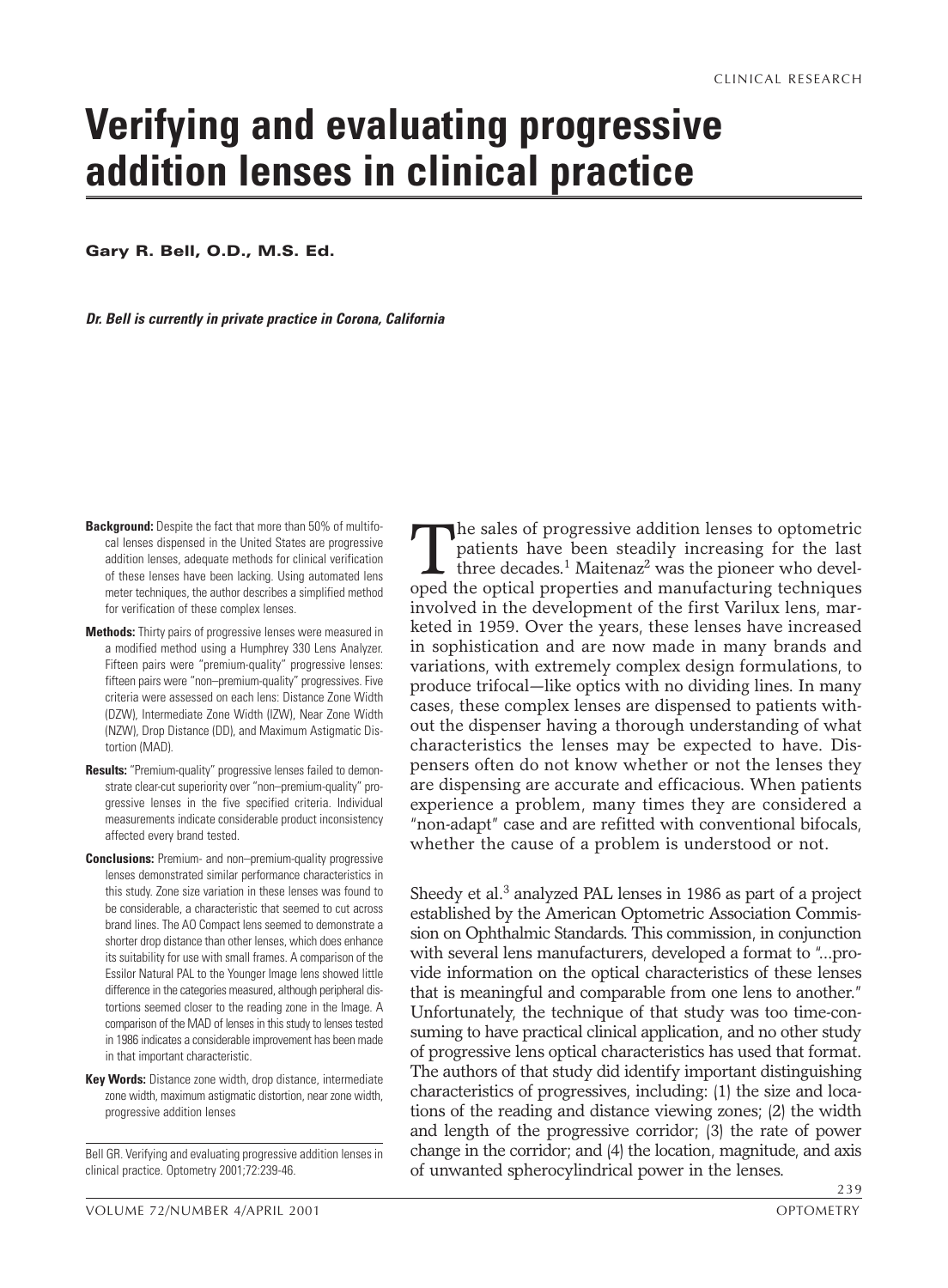### Tahlo 1 PAI Evnorimont

|        | <b>IGDIC 1.1 AL LAPGIIIIICIII</b>                                 |                   |                                      |              |                |                |          |                  |
|--------|-------------------------------------------------------------------|-------------------|--------------------------------------|--------------|----------------|----------------|----------|------------------|
| Rx no. | <b>Rx</b>                                                         | <b>Add</b>        | Lens                                 | DZW IZW      |                | <b>NZW</b>     | DD       | <b>MAD</b>       |
| 1      | O.D. $+0.25 = -0.25 \times 80$                                    | 1.00 D            | Sola XL                              | 31           | $\overline{7}$ | $\overline{7}$ | 23       | 1.00 D           |
|        | O.S. Plano                                                        | 1.00 D            | Sola XL                              | 33           | 6.5            | 17             | 23       | 1.00 D           |
| 2      | $0.D. -0.75 = -0.75 \times 105$                                   | 1.75 D            | <b>Essilor Natural</b>               | 25           | 7              | 10.5           | 22       | 1.75 D           |
|        | $0.5. -0.25 = -0.50 \times 127$                                   | 1.75 D            | <b>Essilor Natural</b>               | 19.5         | $\overline{4}$ | 7              | 22       | 1.75 D           |
| 3      | O.D. Plano = $-0.50 \times 90$                                    | 1.50 D            | Sola VIP                             | 29           | 5              | 13             | 21       | 1.75 D           |
|        | O.S. Plano                                                        | 1.50 D            | Sola VIP                             | 30           | 4              | 9.5            | 18       | 2.00 D           |
| 4      | $0.D. -1.25 = -0.25 \times 102$                                   | 1.75 D            | <b>Essilor Natural</b>               | 22           | 5.5            | 12             | 20       | 1.75 D           |
|        | $0.5. -1.25 = -0.75 \times 88$                                    | 1.75 D            | <b>Essilor Natural</b>               | 22.5         | 5.5            | 6              | 21.5     | 1.75 D           |
| 5      | O.D. $+0.50 = -1.00 \times 100$                                   | 1.50 D            | Sola XL                              | 21           | 6              | 10             | 23       | 1.00 D           |
|        | $0.5. +0.75 = -1.25 \times 75$                                    | 1.50 D            | Sola XL                              | 16           | 8              | 13             | 23       | 1.00 D           |
| 6      | $0.D. -5.75 = -0.50 \times 11$                                    | 2.00 D            | <b>Essilor Natural 1.6</b>           | 21           | 6.5            | 9.5            | 23       | 1.25D            |
|        | $0.5. -5.25 = -1.25 \times 115$                                   | 2.00 D            | Essilor Natural 1.6                  | 9.5          | 5              | 8.5            | 24       | 2.25 D           |
| 7      | $0.D. -5.75 = -0.50 \times 15$                                    | 2.00 D            | Zeiss Top 1.67®                      | 20.5         | 6              | 10.5           | 23       | 1.50 D           |
|        | $0.5. -5.25 = -1.25 \times 105$                                   | 2.00 D            | Zeiss Top 1.67®                      | 11           | 6              | 8.5            | 23       | 2.00 D           |
| 8      | O.D. +1.75 DS                                                     | 1.75 D            | Varilux Comfort®                     | 20           | 3              | 8              | 22       | 2.00 D           |
|        | O.S. +2.75 DS                                                     | 1.75 D            | Varilux Comfort®                     | 16           | 3              | 5.5            | 21       | 1.75 D           |
| 9      | O.D. $+1.00 = -0.50 \times 116$                                   | 1.00 D            | AO Compact®                          | 17           | 30             | 11.5           | 16       | 1.00 D           |
|        | $0.5. +1.00 = -0.50 \times 13$                                    | 1.00 D            | AO Compact®                          | 20.5         | 28             | 7.5            | 16       | 1.25D            |
| 10     | $0.D. +1.75 = -0.75 \times 80$                                    | 1.75 D            | Sola XL®                             | 19.5         | 6              | 9              | 18       | 1.50 D           |
|        | $0.5. +1.75 = -0.50 \times 84$                                    | 1.75 D            | Sola XL®                             | 19           | 6              | 8.5            | 22       | 1.50 D           |
| 11     | O.D. -0.50 DS                                                     | 2.00 D            | Sola XL®                             | 18.5         | 4              | 6              | 18       | 1.75 D           |
|        | O.S. -0.50 DS                                                     | 2.00 D            | Sola XL®                             | 13.5         | 4              | $\overline{7}$ | 18       | 1.75 D           |
| 12     | O.D. $+1.00 = -2.50 \times 166$                                   | 1.50 D            | Younger Image®                       | 29.5         | 6              | 10             | 18       | 1.75 D           |
|        | $0.5. +1.25 = -3.00 \times 4$                                     | 1.50 D            | Younger Image®                       | 26.5         | 9              | 10.5           | 18       | 1.25 D           |
| 13     | O.D. $+1.00 = -0.50 \times 115$                                   | 1.00 D            | Younger Image®                       | 27           | 9              | 8.5            | 18       | 1.25D            |
|        | $0.5. +1.00 = -0.50 \times 19$                                    | 1.00 D            | Younger Image®                       | 24           | 4.5            | 8              | 18       | 1.25D            |
| 14     | $0.D. +1.75 = -1.00 \times 98$                                    | 2.25D             | Essilor Natural®                     | 24.5         | 4.5            | 10             | 22       | 2.25 D           |
|        | $0.5. +1.50 = -0.75 \times 101$                                   | 2.25D             | Essilor Natural®                     | 21.5         | 5.5            | 9.5            | 20       | 2.25D            |
| 15     | O.D. $+0.75 = -0.50 \times 73$                                    | 2.25 D            | Essilor Natural-glass®               | 12.5         | 6              | 9.5            | 18       | 2.50 D           |
|        | $0.5 +0.75 = -0.75 \times 100$                                    | 2.25 E            | Essilor Natural-glass®               | 18           | 6              | 12.5           | 21       | 2.50 D           |
| 16     | O.D. $-3.00 = -1.25 \times 24$<br>$0.5. -3.25 = -0.75 \times 173$ | 2.00 D            | Sola XL®<br>Sola XL®                 | 25.5<br>32   | 6<br>7.5       | 7.5<br>8       | 18<br>20 | 1.00 D<br>1.00 D |
| 17     | $0.D. -1.25 = -0.25 \times 21$                                    | 1.50 D            | Essilor Natural-glass®               | 29           | 6.5            | 13             | 23       | 1.75 D           |
|        | $0.5. -0.50 = -1.50 \times 81$                                    | 1.50 D            | Essilor Natural-glass®               | 23.5         | 12             | 15             | 22       | 1.00 D           |
| 18     | O.D. $+0.50 = -1.50 \times 88$                                    | 2.25 <sub>D</sub> | Sola VIP®                            | 15           | 6              | 12.5           | 18       | 3.50 D           |
|        | $0.5. +0.25 = -1.25 \times 84$                                    | 2.25 D            | Sola VIP®                            | 16.5         | 4.5            | 7.5            | 19       | 3.50 D           |
| 19     | O.D. +1.25 DS<br>$0.5. +1.75 = -0.75 \times 164$                  | 2.25 D            | Essilor Natural®<br>Essilor Natural® | 16.5<br>20.5 | 3<br>$6.5\,$   | 8.5<br>8       | 20<br>18 | 2.25 D<br>1.50 D |
| 20     | O.D. $+0.50 = -1.50 \times 80$                                    | 2.25D             | AO Compact®                          | 15.5         | 4              | 7.5            | 16       | 1.75 D           |
|        | $0.5. +0.75 = -1.00 \times 90$                                    | 2.25 D            | AO Compact®                          | 15.5         | 4              | $6.5\,$        | 16       | 1.75 D           |
| 21     | O.D. $+2.00 = -0.75 \times 90$                                    | 2.00 D            | Essilor Natural®                     | 21           | 7              | 10.5           | 19       | 1.75 D           |
|        | $0.5. +1.75 = -0.75 \times 90$                                    | 2.00 D            | Essilor Natural®                     | 19.5         | 6.5            | 9              | 19       | 1.75 D           |
|        |                                                                   |                   |                                      |              |                |                |          |                  |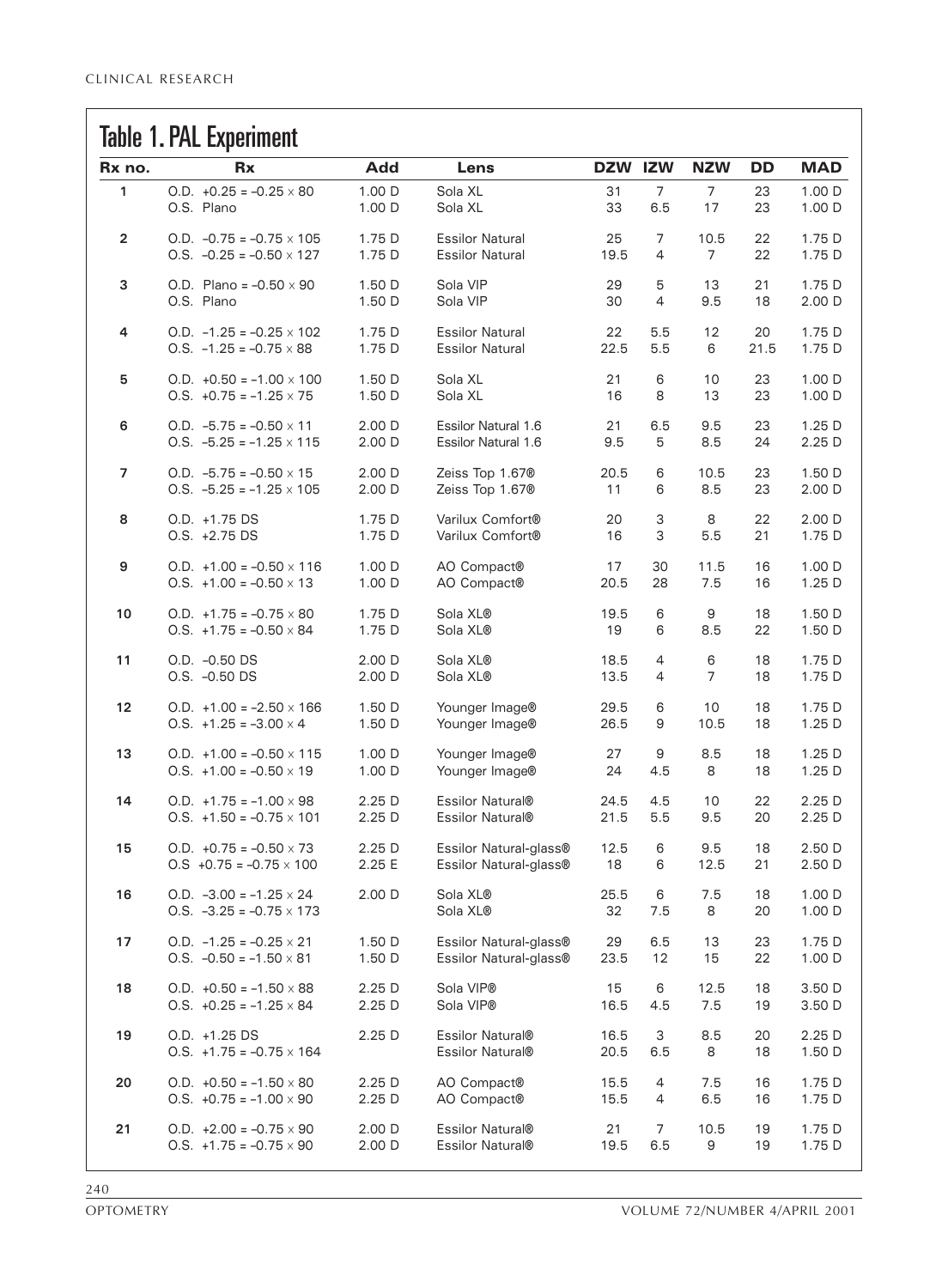| Rx no. | <b>Rx</b>                       | Add               | Lens                   | <b>DZW</b> | <b>IZW</b>     | <b>NZW</b> | <b>DD</b> | <b>MAD</b>        |
|--------|---------------------------------|-------------------|------------------------|------------|----------------|------------|-----------|-------------------|
| 22     | $0.D. +0.50 = -1.50 \times 88$  | 2.25D             | Younger Image®         | 25         | $\overline{7}$ | 11         | 19        | 2.25D             |
|        | $0.5. +0.25 = -1.25 \times 84$  | 2.25D             | Younger Image®         | 30         | 6.5            | 10         | 21        | 1.75 D            |
| 23     | $0.D. +1.50 = -1.25 \times 172$ | 2.50D             | AO Compact®            | 18.5       | $\overline{7}$ | 15         | 10        | 1.50 D            |
|        | $0.5. +1.25 = -1.25 \times 171$ | 2.50 <sub>D</sub> | AO Compact®            | 17.5       | 5.5            | 15         | 9         | 1.50 D            |
| 24     | $0.D. -2.50 = -2.75 \times 4$   | 1.00 D            | Essilor Natural-glass® | 29         | 19             | 15         | 18        | 1.00 D            |
|        | $0.5. -2.75 = -2.75 \times 168$ | 1.00 D            | Essilor Natural-glass® | 31         | 18             | 14         | 18        | 1.00 D            |
| 25     | $0.D. +1.00 = -0.50 \times 102$ | 2.00 <sub>D</sub> | Younger Image®         | 21         | $\overline{7}$ | 7.5        | 19        | 1.75 D            |
|        | $0.5. +0.25 = -0.25 \times 158$ | 2.00 <sub>D</sub> | Younger Image®         | 25.5       | $\overline{4}$ | 6          | 19        | 2.00 D            |
| 26     | $Q.D. -0.50 = -0.50 \times 75$  | 1.25D             | Younger Image®         | 28.5       | $\overline{7}$ | 8.5        | 17        | 1.25D             |
|        | O.S. Plano = $-0.75 \times 90$  | 1.25D             | Younger Image®         | 31         | 7.5            | 11         | 18        | 1.00 D            |
| 27     | $0.D. -2.50 = -0.25 \times 111$ | 1.25 <sub>D</sub> | Sola XL®               | 13         | 5.5            | 10         | 19        | 1.50 D            |
|        | $0.5. -4.00 = -0.50 \times 142$ | 1.25D             | Sola XL®               | 28.5       | 5.5            | 10         | 19        | 1.25D             |
| 28     | $0.D. -0.25 = -0.50 \times 102$ | 2.00 <sub>D</sub> | Younger Image®         | 17.5       | 5              | 11         | 18        | 2.00 <sub>D</sub> |
|        | O.S. Plano = $-0.75 \times 81$  | 2.00 D            | Younger Image®         | 17         | 6              | 10.5       | 19        | 1.75 D            |
| 29     | $0.D. +0.75 = -0.75 \times 110$ | 1.75 D            | Younger Image®         | 22         | 6              | 9.5        | 18        | 1.50 D            |
|        | $0.5. +0.25 = -0.50 \times 89$  | 1.75 D            | Younger Image®         | 23.5       | 4.5            | 11.5       | 18        | 1.75 D            |
| 30     | $0.D. -5.75 = -0.50 \times 15$  | 2.00 <sub>D</sub> | Sola Percepta® 1.6     | 19         | 6.5            | 16         | 20        | 1.25D             |
|        | $0.5. -5.25 = -1.25 \times 105$ | 2.00 D            | Sola Percepta® 1.6     | 26.5       | 5.5            | 5.5        | 20        | 2.00 D            |

Other methods of evaluating progressive lenses include Moiré fringes,<sup>4</sup> grid patterns,<sup>5</sup> and 50% recognition acuity plots. $^6$  These techniques were even more far-removed from clinical practice than the methods used by Sheedy et al., $3$  and yielded little useful information as to whether or not a given patient will adapt to a lens.

This study proposes a method of measuring progressive lenses using an automated lens meter in such a way as to determine the "important distinguishing characteristics" of individual prescriptions. This simplified method allows evaluation of points 1, 2, and 4, but only an estimation of point 3—the rate of power change. This study included many "add" powers, which increases the difficulty of evaluating the rate of power change. Tunnacliffe<sup>6</sup> evaluated the rate of change on lenses and postulated that a power change of greater than 0.75 D per 5 mm of corridor would be disconcerting and impair the distance judgment of stairs. To exceed the critical rate of power change, for example, a +2.25 D reading addition would have to have a corridor length of 15 mm or less.

Another objective of this study was to determine whether a qualitative difference exists between premium-priced progressive lenses and moremoderately priced progressives. Major insurers often have tiered-fee remuneration systems that allow for more expensive progressives, showing that they feel there is a qualitative difference between premium and nonpremium lenses.

### Methods

Thirty pairs of progressive lenses were measured as they were received from wholesale laboratories, allowing 0.50 D of blur (either spherical or astigmatic) to be the cut-off point in determination of the size of useful zones on the lenses. The author measured all lenses evaluated in this study. All lenses tested were nationally known brands with back surfaces generated by grinding equipment, not molds. A complete listing of all lenses tested is provided (*see* Table 1), with a limited statistical analysis. Every lens measured was the one considered the best match for the patient's needs, so it is hoped there would be a positive bias toward each of the lenses tested in this study. Fifteen pairs of lenses were of the "premium-quality" type, as defined by major insurance agencies, and 15 pairs were of "nonpremium" quality. All measurements were made with a Humphrey 330 Lens Analyzer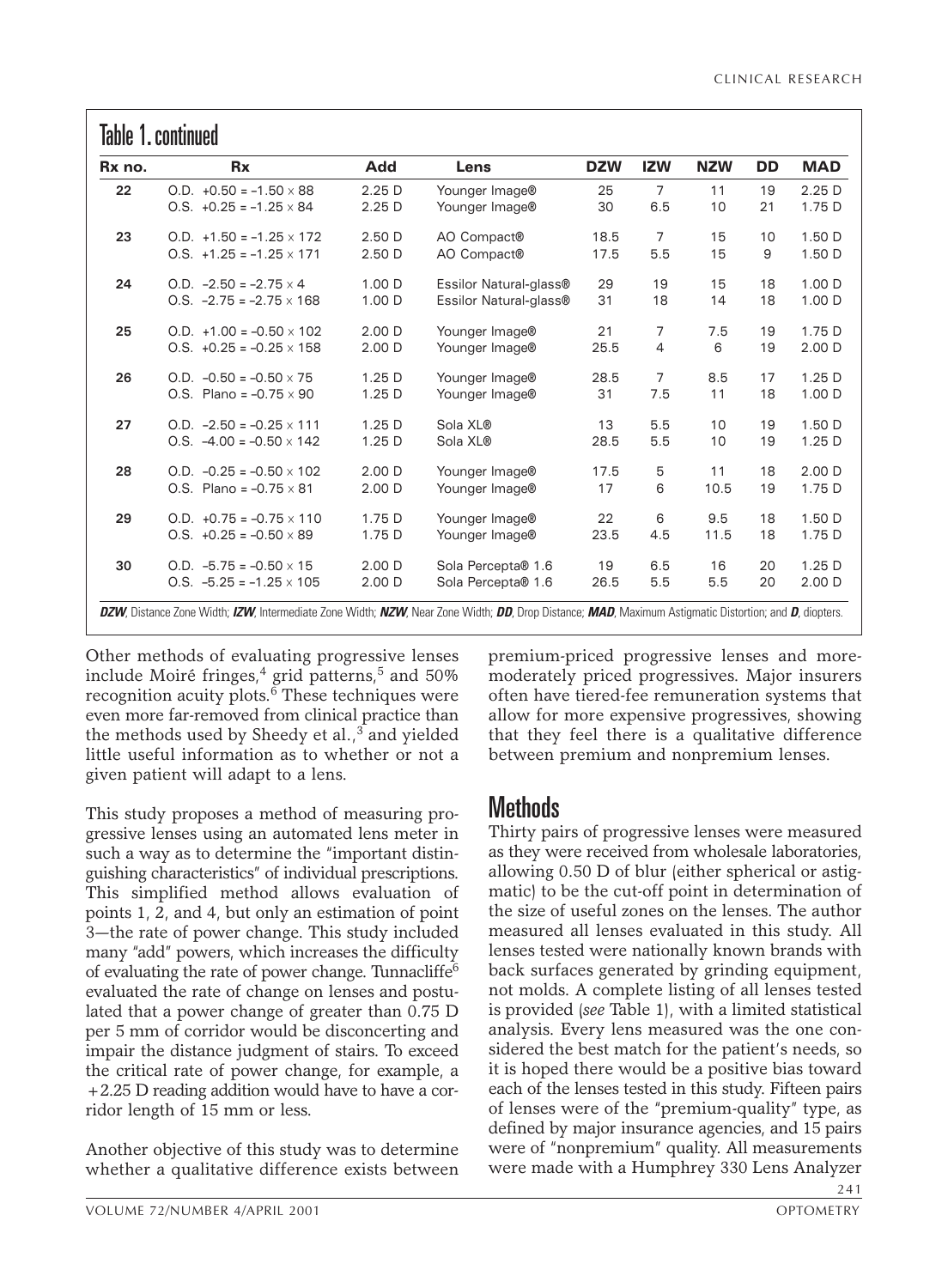| <b>Premium PALs</b>   |                   |                   | <b>Nonpremium PALs</b> | <b>Statistical</b> |           |                                           |  |
|-----------------------|-------------------|-------------------|------------------------|--------------------|-----------|-------------------------------------------|--|
| <b>Characteristic</b> | <b>Mean</b>       | <b>SD</b>         | <b>Characteristic</b>  | <b>Mean</b>        | <b>SD</b> | significance                              |  |
| <b>DZW</b>            | 20.12 mm          | $3.74$ mm         | <b>DZW</b>             | 23.63 mm           | 5.16 mm   | N.P. Better $z = 3.726$<br>(0.0001 level) |  |
| <b>IZW</b>            | 7.85 mm           | 4.28 mm           | <b>IZW</b>             | $6.02$ mm          | $1.06$ mm | N.P. Worse $z = 9.8$<br>(0.0001 level)    |  |
| <b>NZW</b>            | 10.17 mm          | $2.55$ mm         | <b>NZW</b>             | $9.63$ mm          | 1.78 mm   | No difference<br>$z = -1.66$              |  |
| <b>DD</b>             | 18.78 mm          | 2.79 mm           | <b>DD</b>              | 19.27 mm           | $1.46$ mm | No difference<br>$z = 1.838$              |  |
| <b>MAD</b>            | 1.72 <sub>D</sub> | 0.37 <sub>D</sub> | <b>MAD</b>             | 1.62 <sub>D</sub>  | 0.44D     | No difference<br>$z = 1.25$               |  |

*SD*, Standard deviation; *DZW*, Distance Zone Width; *IZW*, Intermediate Zone Width; *NZW*, Near Zone Width; *DD*, Drop Distance; *MAD*, Maximum Astigmatic Distortion; and *D*, diopters.

## Table 3. Lens characteristics by add power

|            | Add power (no. of lenses) |                  |                  |                   |                   |                   |                  |  |  |
|------------|---------------------------|------------------|------------------|-------------------|-------------------|-------------------|------------------|--|--|
|            | $+1.00$ D<br>(8)          | $+1.25$ D<br>(4) | $+1.50$ D<br>(8) | $+1.75$ D<br>(10) | $+2.00$ D<br>(16) | $+2.25$ D<br>(12) | $+2.50$ D<br>(2) |  |  |
| DZW (mean) | 24.06                     | 25.25            | 25.56            | 20.90             | 19.91             | 19.25             | 18.00            |  |  |
| IZW (mean) | 15.25                     | 6.38             | 7.06             | 5.05              | 5.78              | 5.29              | 6.12             |  |  |
| NZW (mean) | 11.06                     | 9.88             | 11.75            | 8.75              | 8.84              | 9.42              | 15.00            |  |  |
| DD (mean)  | 18.75                     | 18.25            | 20.75            | 20.45             | 20.00             | 19.00             | $*9.50$          |  |  |
| MAD (mean) | 1.09                      | 1.25             | 1.44             | 1.70              | 1.69              | 2.31              | 1.50             |  |  |

*D*, Diopters; *DZW*, Distance Zone Width; *IZW*, Intermediate Zone Width; *NZW*, Near Zone Width; *DD*, Drop Distance; and *MAD*, Maximum Astigmatic **Distortion** 

\* This pair of AO Compact® lenses had an unusually short drop distance, and represents a statistical anomaly.

with an AccuRx feature that compensates for high index materials. Calibration of the instrument was performed by use of high-powered, correctedcurve trial lenses The power reading of the instrument was set to round off powers to the nearest 0.25 D. The Lens Analyzer has a smaller exit stop (3.0 mm) than most manual lens meters, allowing more accuracy in the sliding measurements than a manual lens meter can provide.

The criteria for each pair of glasses included: Distance Zone Width (DZW), Intermediate Zone Width (IZW), Near Zone Width (NZW), Drop Distance (DD), and the Maximum Astigmatic Distortion (MAD). The DZW was taken 4 mm above the designated fitting height, which was determined by light reflex and a PD ruler. Some manufacturers recommend the 4 mm above-the-reflex position for measuring the distance power, and that was the criterion chosen for this evaluation. The limits of zone width were determined by sliding the lens slowly across the exit stop until 0.50

D deviation from the proper power was elicited by the lens meter, which was giving instantaneous readouts. At that point, the sliding was halted and the lens was dotted as an endpoint. The distance between the two dotted spots on the lens became the distance zone width.

To measure the intermediate zone width, a similar sliding measurement was made 10 mm below the distance zone level. Once the IZW value was obtained, the lens being measured was slowly raised in relation to the exit stop of the lens meter, until the full power of the lens add was achieved. That point was dotted, and the distance between that dot and the plane of the distance zone width became the drop distance. This represents the distance at the spectacle plane the patient's eye must traverse when switching from seeing distant objects clearly to seeing clearly at a reading distance.

From the drop distance dot, a sliding measurement of near zone width was made, using the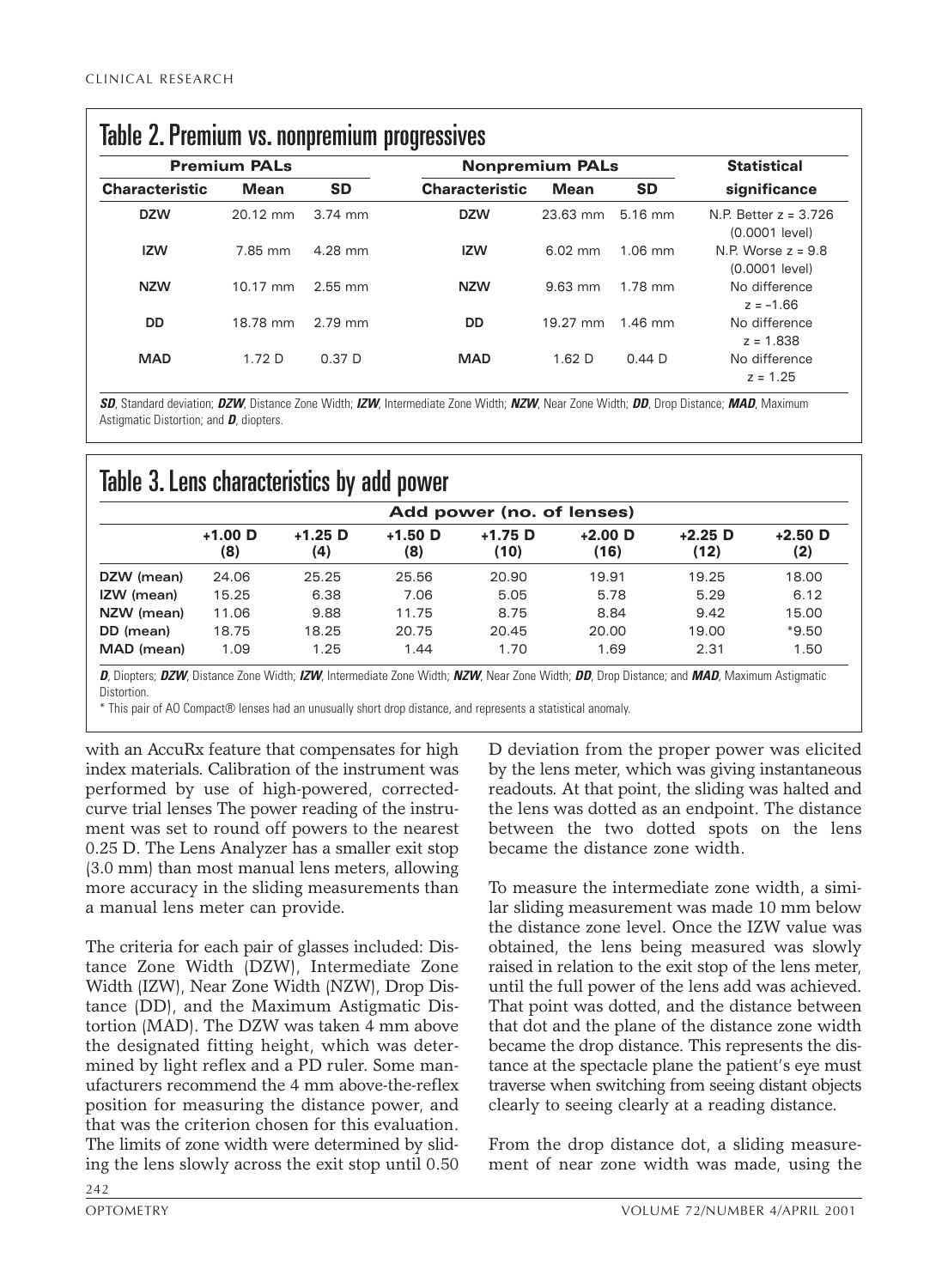| Table 4. The Essilor Natural <sup>®</sup> (CR-39) vs. the Younger Image <sup>®</sup><br>$(CR-39)$ |           |            |                               |           |  |  |  |  |
|---------------------------------------------------------------------------------------------------|-----------|------------|-------------------------------|-----------|--|--|--|--|
| <b>Essilor</b><br><b>Natural® (10 lenses)</b>                                                     | <b>SD</b> |            | Younger Image®<br>(14 lenses) | <b>SD</b> |  |  |  |  |
| 21.15                                                                                             | 1.92      | DZW (mm)   | 24.79                         | 3.46      |  |  |  |  |
| 5.50                                                                                              | 1.00      | $IZW$ (mm) | 6.36                          | 1.21      |  |  |  |  |
| 9.10                                                                                              | 1.40      | NZW (mm)   | 9.54                          | 1.17      |  |  |  |  |
| 20.35                                                                                             | 1.22      | DD (mm)    | 18.43                         | 0.69      |  |  |  |  |
| 1.90                                                                                              | 0.23      | MAD (in D) | 1.82                          | 0.33      |  |  |  |  |
|                                                                                                   |           |            |                               |           |  |  |  |  |

*SD*, Standard deviation; *DZW*, Distance Zone Width; *IZW*, Intermediate Zone Width; *NZW*, Near Zone Width; *DD*, Drop Distance; *MAD*, Maximum Astigmatic Distortion; and *D*, diopters.

|                         | Sheedy et al. (1986)  | <b>Bell (2000)</b> |                |                            |                   |
|-------------------------|-----------------------|--------------------|----------------|----------------------------|-------------------|
| Company                 | <b>Brand name</b>     | <b>MAD</b>         | Company        | <b>Brand name</b>          | <b>MAD</b>        |
| Sola                    | <b>VIP®</b>           | 3.00 <sub>D</sub>  | Sola           | <b>VIP®</b>                | 2.69 <sub>D</sub> |
| <b>Essilor</b>          | <b>Super No-Line®</b> | 3.50 <sub>D</sub>  |                | <b>XL®</b>                 | 1.32 <sub>D</sub> |
|                         | Varilux 2-glass®      | 2.50 <sub>D</sub>  |                | Percepta®                  | 1.62 <sub>D</sub> |
|                         | Varilux 2-CR-39®      | 2.00 <sub>D</sub>  | <b>Essilor</b> | Varilux Comfort®           | 1.87 D            |
|                         | Varilux 2-Hi-Index®   | 2.50 <sub>D</sub>  |                | Natural-glass <sup>®</sup> | 1.62 <sub>D</sub> |
| <b>American Optical</b> | Tru-vision®           | 2.50 <sub>D</sub>  |                | Natural-CR-39®             | 1.90 D            |
| Younger                 | <b>CPS®</b>           | 2.50 <sub>D</sub>  |                | Natural-Hi-index®          | 1.75D             |
|                         | Ten/Thirty®           | 5.50 D             | AO.            | Compact®                   | 1.46 <sub>D</sub> |
|                         |                       |                    | Younger        | Image@                     | 1.82 D            |

# Table 5. Changes in MAD (by brand) since 1986

same 0.50 D of blur criteria. Finally, the lens was moved until a spot of maximum astigmatic deviation could be found in the periphery. The amount of that maximum deviation became the MAD figure. One complication in many of the sliding measurements was astigmatic axis shifting in off center positions. This required some estimation as to when the shift was significant enough to create 0.50 D of blur. This introduced some potential inaccuracy, but I tried to apply my cut-off criteria in an even-handed fashion.

### Results

Each lens tested is presented in Table 1. The author believes some important observations can be made in reviewing the raw data. For statistic analysis, the lenses were grouped into Premium and Nonpremium groups. The lenses included in the Premium group include the Essilor Natural®, the AO Compact®, and single pairs of the Sola Percepta®, the Varilux Comfort®, and the Zeiss Top® 1.67 index lens. The Nonpremium group included the Younger Image®, the Sola XL®, and VIP® lenses. In those groupings, computed average scores were tabulated

for Distance Zone Width (DZW), Intermediate Zone Width (IZW), Near Zone Width (NZW), Drop Distance (DD), and Maximum Astigmatic Distortion (MAD). Standard Deviations were taken on each category, which may reflect on product consistency. These computations are presented in Table 2.

Also evaluated were the effects of add power on the various PAL characteristics measured, grouping all the lenses together for this computation. These results are shown on Table 3.

A comparison between two specific lens brands was derived from the data, with the Essilor Natural® and the Younger Image® lenses being chosen, representing my practice's standard and economy PALs. The results of this comparison are provided in Table 4.

Using the data published by Sheedy et al. $3$  a comparison could be made with MAD values between lenses measured in 1986 and the 30 pairs measured in this study. These values are listed in Table 5. These values indicate that progressive lens MAD values have improved markedly since 1986.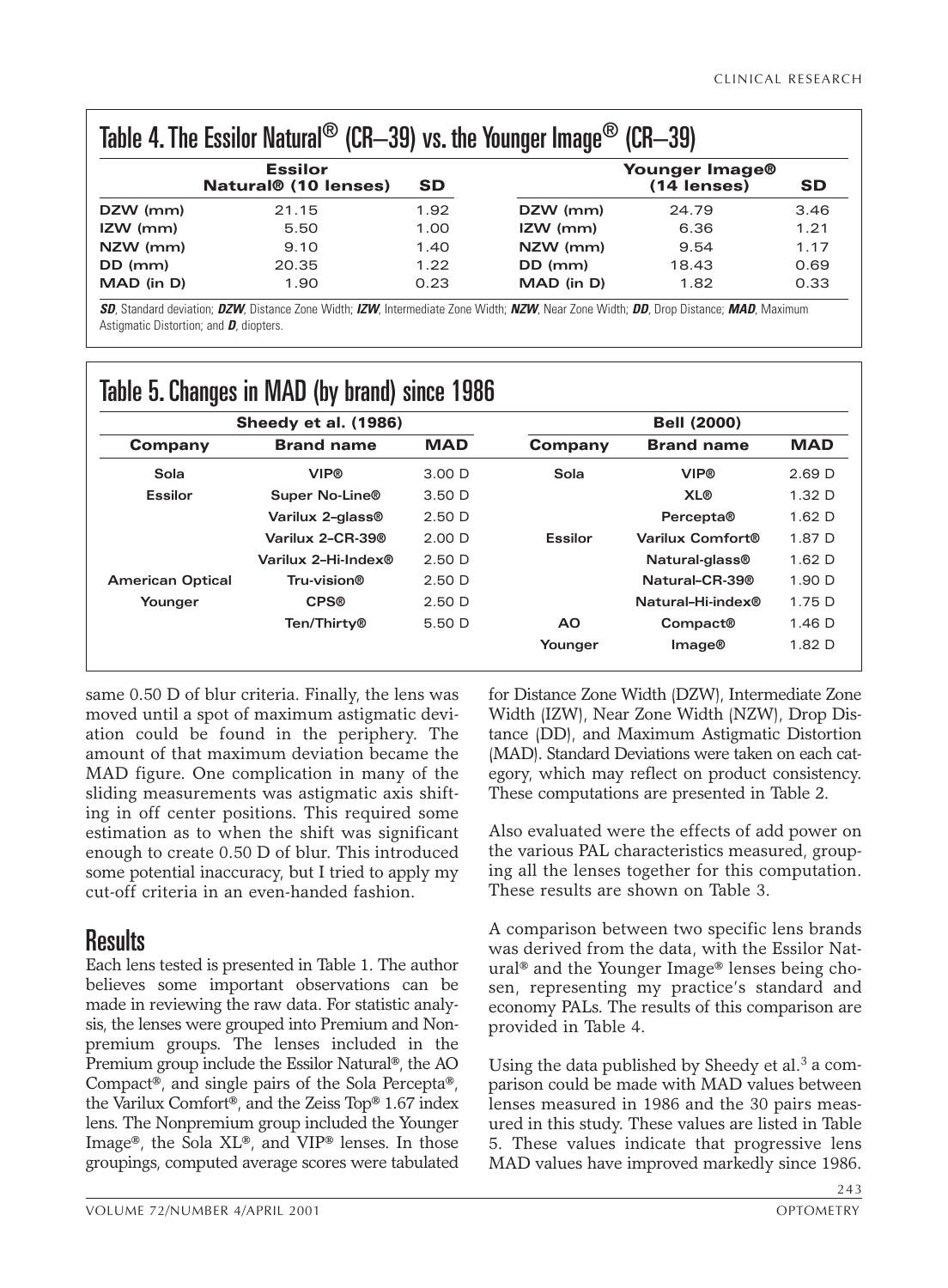### **Discussion**

One can notice from Table 2 that the so-called "Premium" lenses failed to demonstrate clear-cut optical superiority over the "Nonpremium" lenses. The size of the usable zones for distance, intermediate, and near range in each category appear only slightly different. The same can be said for the Drop Distance and the Maximum Astigmatic Distortion. One lens, the AO Compact®, distorted the analysis of the premium lenses. This lens definitely had a shorter drop distance than other lenses tested. This skewed the drop distance results. With the AO Compact® excluded, the drop distance result was actually longer for the premium group (20.73 mm) than for the nonpremium group. The AO Compact® also tended to have a narrower DZW than other lenses. This may explain why the premium group may have scored lower than the nonpremium group. Additionally, one pair of AO Compact® lenses with a low add power had an exceptionally wide IZW, which skewed the premium IZW figure and the related standard deviation.

Concerning the standard deviations, the numbers are reflective of product consistency, and the amounts are inversely related. As found here, a premium lens might expect to have a near zone width of just greater than 10 mm. But with routine product variation—as it exists today—the NZW could be expected to vary from 7.5 mm to 13 mm, or have an even greater variance.

Studying the individual measurements of the lenses shows marked product inconsistency of key characteristics. The first pair measured was a low prescription pair of Sola XL® lenses with a lowpowered add. The NZW for the right lens was 7 mm, whereas that of the left lens was 17 mm. Such differences may seem surprising, but still exist in many progressive lenses dispensed. Not singling out Sola, notice that pair number 4, an Essilor Natural®, had a right NZW of 12 mm and a left NZW of only 6 mm. Variations like this can explain why patients are sometimes unhappy with progressives, although they rarely verbalize accurately what the problem is. An actual example of this phenomenon occurred with PAL #18. The patient was prescribed the Sola VIP<sup>®</sup> because that was the lens the patient had previously worn. He returned reporting that his distance zone was not as wide as his previous VIP®. The measurements of DZW for his lenses were rather narrow, at 15 and 16.5 mm, respectively. 244

We replaced the lenses with Younger Image® lenses (Case 21), which had DZW readings of 25 and 30, respectively, and the patient expressed complete satisfaction with the lenses. Thus, the information derived from this verification technique solved a clinical problem.

Table 3 demonstrates a trend toward narrowing of the effective use zones when increasing "add" was observed. A modest increase in Maximum Astigmatic Distortion was also seen as the add power increased. But even at 2.25 add power, which is the maximum add many patients need, the MAD was a manageable 2.31 D. Excluding one pair of Sola VIP® lenses with unusually high amount of MAD reduced the average to 2.07 D at the  $+2.25$  add power. Little change in drop distance was seen with increasing add power.

#### Comments on lens brands

In discussing the characteristics of the lens brands, subjectivity will be kept to a minimum to be fair to the manufacturers. The AO Compact®—three pairs of which were included in this study—was specifically designed for the trendy, small frames that are prevalent today. An advertising claim that AO makes about the power channel of the PAL being shortened in the Compact seems to be true. Shortening of the channel was previously thought to be associated with large increases in astigmatic distortions. The Younger 10/30® progressive was an example of that type of design difficulty. Sheedy et al.<sup>3</sup> found that lens to have 5.50 D of MAD. AO cleverly avoided this problem by displacing the distortions low in the blank. The distortions are then edged off as the low fitting height—for which the lens is designed—is produced. Concerning the critical rate of power change (as stated by Tunnacliffe<sup>5</sup>), one pair of AO Compact lenses exceeded the critical rate (Case 23). The corridor of this lens seemed markedly shortened. The patient reported no adaptation problems to the lenses, but it is troubling that such a large deviation in lens uniformity was found. Because of its distinctive characteristics, the AO Compact® seems to be a good lens choice in cases in which the fitting height of the progressive is between 18 and 22 mm.

The Younger Image® was evaluated, with seven pairs included in this study. The identified characteristics of those lenses are presented in Table 4. It would appear that this lens performs at a level of that found in the premium lenses,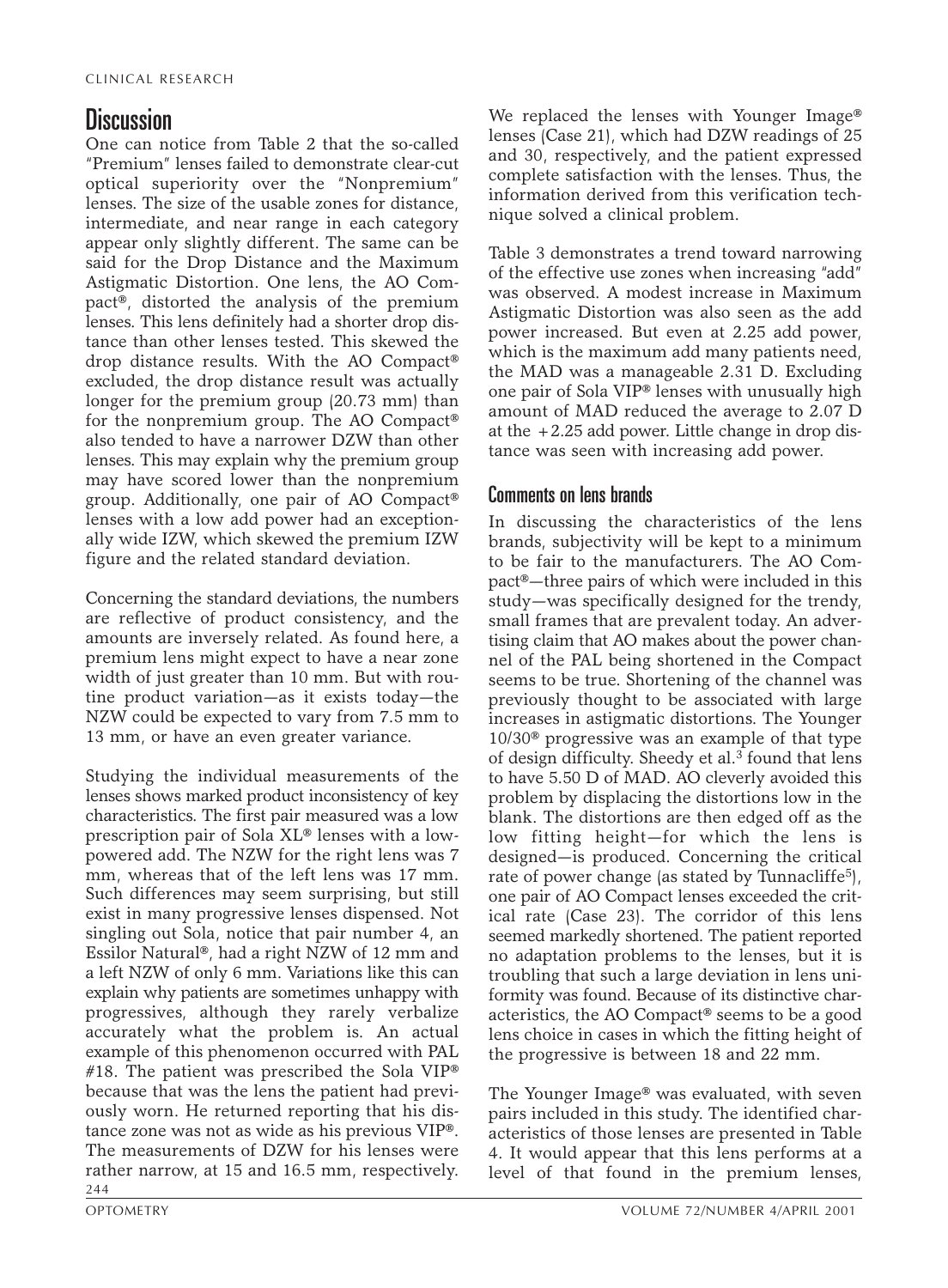although it is a nonpremium product. One pair (Case 25) had reduced near zone size, which seemed to have been due to an excessively low fitting height. Suppliers have said this lens can be fitted with a minimum fitting height of 18 mm, but published recommendations specify a minimum height of 22 mm.<sup>7</sup> In one way the Image might be somewhat inferior to the lens it was compared to, the Essilor Natural®. Although the amount of MAD was about the same in the Image® as that found in Natural®, the area of maximum distortion was closer to the viewing area in the Image®. This is likely to make it more bothersome, and slow patient adaptation. Because of that, the Natural® lens could be rated as slightly superior in adaptability to the Image®.

Table 5 shows the MAD values found on progressive lenses tested in this study and contrasts them with the values found by Sheedy et al. $3$  in 1986. New designs have been introduced, but the purpose of this Table was to see how MAD in commonly prescribed brands has changed since 1986. In each case, MAD values have decreased since 1986, seeming to show significant advancement in design by each of the manufacturers in this important characteristic.

#### Efficacy of the methods

The Sheedy et al. study<sup>3</sup> used a rotating lens meter objective to allow for the effects of ocular rotation. They used degrees of ocular rotation as a benchmark for lens evaluation. Too many unwarranted assumptions were made in that approach to lens measurements to allow clinical application. That approach assumes size constancy of ocular globes, vertex distance, and globe position within the orbit. Wide variation in each of these factors exists in actual patient populations, introducing large errors into the angular measurements. Evaluation of the optical characteristics of progressive lenses at the plane of the lens appears to be the only practical way to assess whether a given lens is appropriate for a patient. Fringe or grid analysis may be effective at evaluation of lens optical performance at a manufacturing level, but no such clinical tool or method for making such information intelligible to the clinician exists. The lens meter is the main instrument available to the optical dispenser to evaluate the optical characteristics of a PAL. What I have provided is a "rough and ready" way to assess these lenses, which can provide informa-

tion that can help the dispenser solve fitting problems. One potentially important shortcoming discovered during this experiment is that a way to evaluate the distance of the MAD from the reading zone was not included.

### Conclusions

This study has presented a simplified method for the clinical verification and evaluation of progressive addition lenses. Thirty pairs of progressive lenses were measured in a clinical setting and some evaluative conclusions could be drawn from the results. A group of premium progressive lenses failed to demonstrate clear-cut superiority over the nonpremium progressives tested. The 30 pairs, taken as a whole, seemed to demonstrate product inconsistency, typified by varying usable zone size. The AO Compact® lens had a shorter drop distance than other lenses tested, and would appear to be a good choice of PAL when the fitting height was between 18 and 22 mm. The nonpremium Younger Image® progressive tested favorably when compared to the Essilor Natural® in five specified categories, although it was observed that the Image's areas of MAD were closer to the reading zone than was the case in the Natural® lenses. That "closer-in" distortion could inhibit adaptation to the Image® lens. A brand-based comparison of maximum astigmatic distortion was made using the values obtained in this study and the values obtained by Sheedy et al. $3$  in 1986. These findings indicate that the lenses manufactured by four major suppliers have reduced MAD substantially since 1986. The improvements made in this important characteristic probably make today's lenses easier to adapt to than those dispensed in the 1980s.

A principal importance of the results presented here should be placed on the method described for the in-office verification and evaluation of progressive lenses. The product inconsistency found in the study would lead one to expect that practitioners will receive, in some instances, lenses that are substandard in optical performance. These substandard qualities could lead to patient adaptive difficulties. Using the techniques described here, practitioners may be able to find the source of a patient's dissatisfaction and make appropriate changes in lenses to bring about patient satisfaction. To make such an approach practical and equitable, lens suppliers would have to recognize the validity of such techniques,